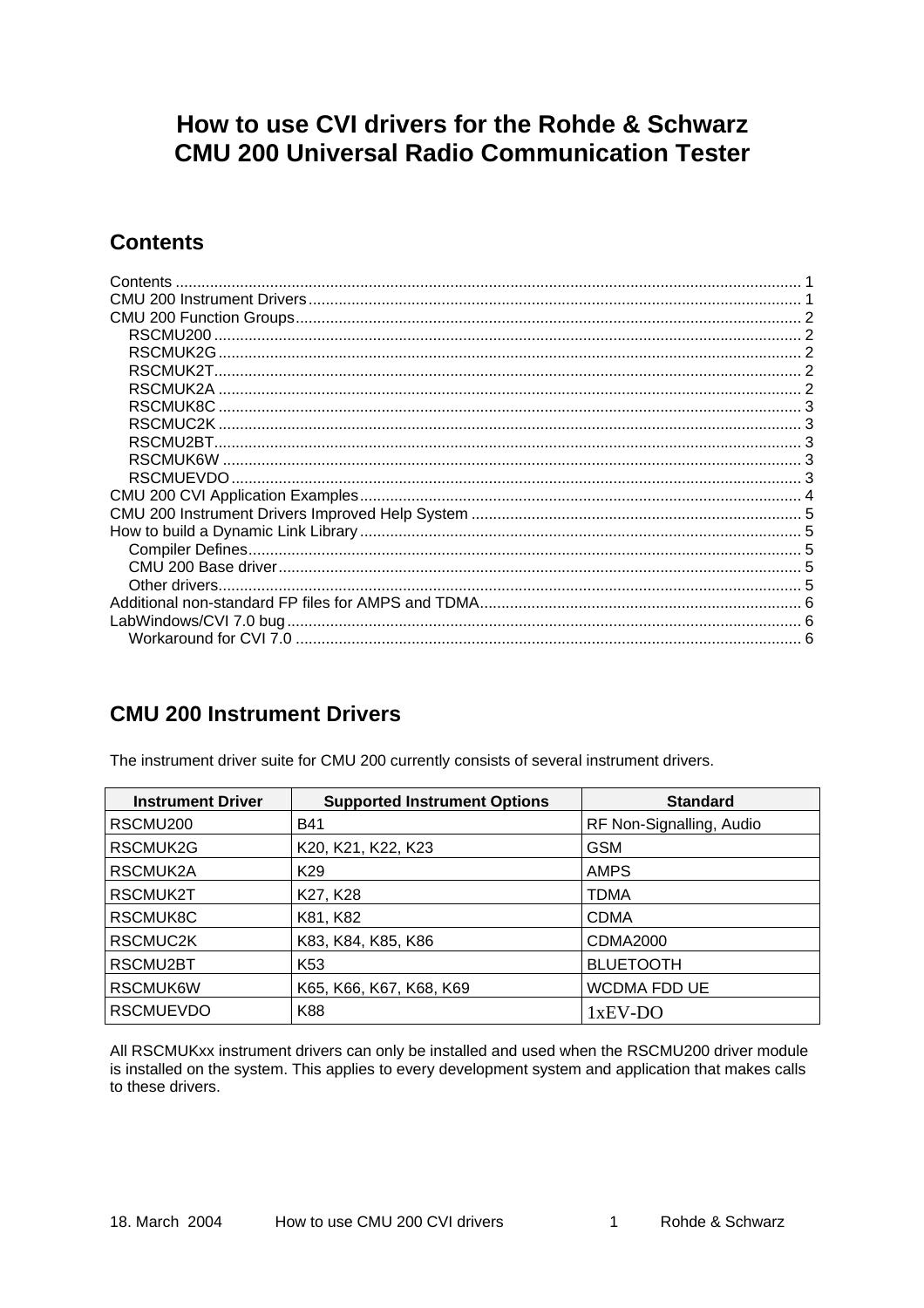# <span id="page-1-0"></span>**CMU 200 Function Groups**

Each function group on the instrument represents a separate VISA session to the instrument. The following table shows initialize and close functions that should be used to initialize and close each currently supported function group.

| <b>Function Group</b>  | <b>Initialize Function</b>                           | <b>Close Function</b>  |
|------------------------|------------------------------------------------------|------------------------|
| RSCMU200               |                                                      |                        |
| <b>RSCMU BASE</b>      | RSCMU_Init_Base                                      | RSCMU_Close_Base       |
| RSCMU_RF_NSIG          | RSCMU_Init_RF_NSig                                   | RSCMU_Close_RF_NSig    |
| RSCMU_AUDIO_NSIG       | RSCMU_Init_Audio_NSig                                | RSCMU_Close_Audio_NSig |
| <b>RSCMUK2G</b>        |                                                      |                        |
| RSCMU_GSM400MS_NSIG    | RSCMU_Init_GSM_Nsig<br>Parameter: GSM400             | RSCMU_Close_GSM_NSig   |
| RSCMU_GSM400MS_SIG     | RSCMU_Init_GSM_Sig<br>Parameter: GSM400              | RSCMU_Close_GSM_Sig    |
| RSCMU_GSM850NSIG       | RSCMU_Init_GSM_Nsig<br>Parameter: GSM850             | RSCMU_Close_GSM_NSig   |
| RSCMU_GSM850SIG        | RSCMU_Init_GSM_Sig<br>Parameter: GSM850              | RSCMU_Close_GSM_Sig    |
| RSCMU GSM900MS NSIG    | RSCMU_Init_GSM_Nsig<br>Parameter: GSM900             | RSCMU_Close_GSM_NSig   |
| RSCMU_GSM900MS_SIG     | RSCMU_Init_GSM_Sig<br>Parameter: GSM900              | RSCMU_Close_GSM_Sig    |
| RSCMU_GSM1800MS_NSIG   | RSCMU_Init_GSM_Nsig<br>Parameter: GSM1800            | RSCMU Close GSM NSig   |
| RSCMU_GSM1800MS_SIG    | RSCMU_Init_GSM_Sig<br>Parameter: GSM1800             | RSCMU_Close_GSM_Sig    |
| RSCMU_GSM1900MS_NSIG   | RSCMU_Init_GSM_Nsig<br>Parameter: GSM1900            | RSCMU_Close_GSM_NSig   |
| RSCMU_GSM1900MS_SIG    | RSCMU_Init_GSM_Sig<br>Parameter: GSM1900             | RSCMU_Close_GSM_Sig    |
| <b>RSCMUK2T</b>        |                                                      |                        |
| RSCMU_IS136800MS_NSIG  | RSCMU Init TDMA<br>Parameter: RSCMU_CDMA800MS_NSIG   | RSCMU_TDMA_Close       |
| RSCMU_IS136800MS_SIG   | RSCMU_Init_TDMA<br>Parameter: RSCMU_IS136800MS_SIG   | RSCMU_TDMA_Close       |
| RSCMU_IS1361900MS_NSIG | RSCMU_Init_TDMA<br>Parameter: RSCMU_IS1361900MS_NSIG | RSCMU TDMA Close       |
| RSCMU_IS1361900MS_SIG  | RSCMU_Init_TDMA<br>Parameter: RSCMU_IS1361900MS_SIG  | RSCMU_TDMA_Close       |
| <b>RSCMUK2A</b>        |                                                      |                        |
| RSCMU_AMPSMS_NSIG      | RSCMU_Init_AMPS<br>Parameter: RSCMU_AMPSMS_NSIG      | RSCMU AMPS Close       |
| RSCMU_AMPSMS_SIG       | RSCMU_Init_AMPS<br>Parameter: RSCMU_AMPSMS_SIG       | RSCMU_AMPS_Close       |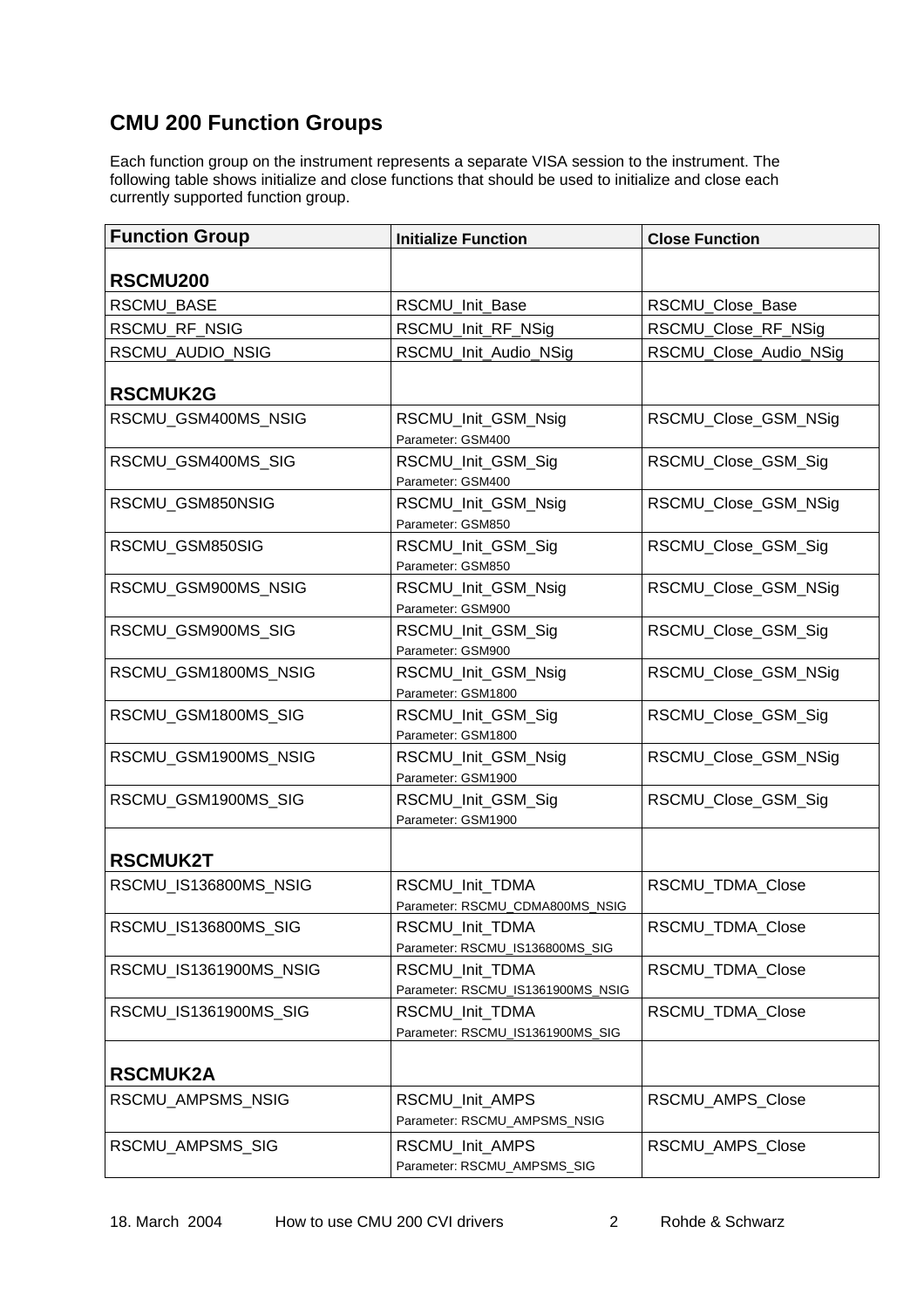<span id="page-2-0"></span>

| <b>Function Group</b>     | <b>Initialize Function</b>                                 | <b>Close Function</b>  |
|---------------------------|------------------------------------------------------------|------------------------|
| <b>RSCMUK8C</b>           |                                                            |                        |
| RSCMU_CDMA800MS_NSIG      | RSCMU_Init_CDMA<br>Parameter: RSCMU_CDMA800MS_NSIG         | RSCMU_CDMA_Close       |
| RSCMU_CDMA800MS_SIG       | RSCMU_Init_CDMA<br>Parameter: RSCMU_CDMA800MS_SIG          | RSCMU_CDMA_Close       |
| RSCMU CDMA1900MS NSIG     | RSCMU_Init_CDMA<br>Parameter: RSCMU_CDMA1900MS_NSIG        | RSCMU CDMA Close       |
| RSCMU CDMA1900MS SIG      | RSCMU_Init_CDMA<br>Parameter: RSCMU_CDMA1900MS_SIG         | RSCMU_CDMA_Close       |
| <b>RSCMUC2K</b>           |                                                            |                        |
| RSCMU CDMA2K450MS NSIG    | RSCMU_Init_CDMA2K<br>Parameter: RSCMU_CDMA2K450MS_NSIG     | RSCMU_CDMA_Close       |
| RSCMU_CDMA2K450MS_SIG     | RSCMU_Init_CDMA2K<br>Parameter: RSCMU_CDMA2K450MS_SIG      | RSCMU_CDMA_Close       |
| RSCMU_CDMA2KCELLMS_NSIG   | RSCMU_Init_CDMA2K<br>Parameter:<br>RSCMU_CDMA2KCELLMS_NSIG | RSCMU_CDMA_Close       |
| RSCMU_CDMA2KCELLMS_SIG    | RSCMU_Init_CDMA2K<br>Parameter: RSCMU_CDMA2KCELLMS_SIG     | RSCMU_CDMA_Close       |
| RSCMU_CDMA2KPCSMS_NSIG    | RSCMU_Init_CDMA2K<br>Parameter: RSCMU_CDMA2KPCSMS_NSIG     | RSCMU_CDMA_Close       |
| RSCMU_CDMA2KPCSMS_SIG     | RSCMU_Init_CDMA2K<br>Parameter: RSCMU_CDMA2KPCSMS_SIG      | RSCMU_CDMA_Close       |
| RSCMU_CDMA2KIMT2KMS_NSIG  | RSCMU_Init_CDMA2K<br>Parameter: RSCMU_CDMA2KIMT2KMS_NSIG   | RSCMU_CDMA_Close       |
| RSCMU_CDMA2KIMT2KMS_SIG   | RSCMU_Init_CDMA2K<br>Parameter: RSCMU_CDMA2KIMT2KMS_SIG    | RSCMU_CDMA_Close       |
| <b>RSCMU2BT</b>           |                                                            |                        |
| RSCMU_BLUETOOTH_NSIG      | RSCMUBT_Init_BT_NSig                                       | RSCMUBT_Close_BT_NSig  |
| RSCMU_BLUETOOTH_SIG       | RSCMUBT_Init_BT_Sig                                        | RSCMUBT_Close_BT_Sig   |
| <b>RSCMUK6W</b>           |                                                            |                        |
| RSCMU WCDMA1900FDDMS NSIG | RSCMU_WCDMA_NSig_Init<br>Parameter: WCDMA 1900 FDD         | RSCMU_WCDMA_NSig_Close |
| RSCMU_WCDMA1900FDDMS_SIG  | RSCMU_WCDMA_Sig_Init<br>Parameter: WCDMA 1900 FDD          | RSCMU_WCDMA_NSig_Close |
| <b>RSCMUEVDO</b>          |                                                            |                        |
| RSCMU_EVDO1xAT_NSIG       | RSCMU_Init_EVDO1x<br>Parameter: RSCMU_EVDO1xAT_NSIG        | RSCMU_EVDO1x_Close     |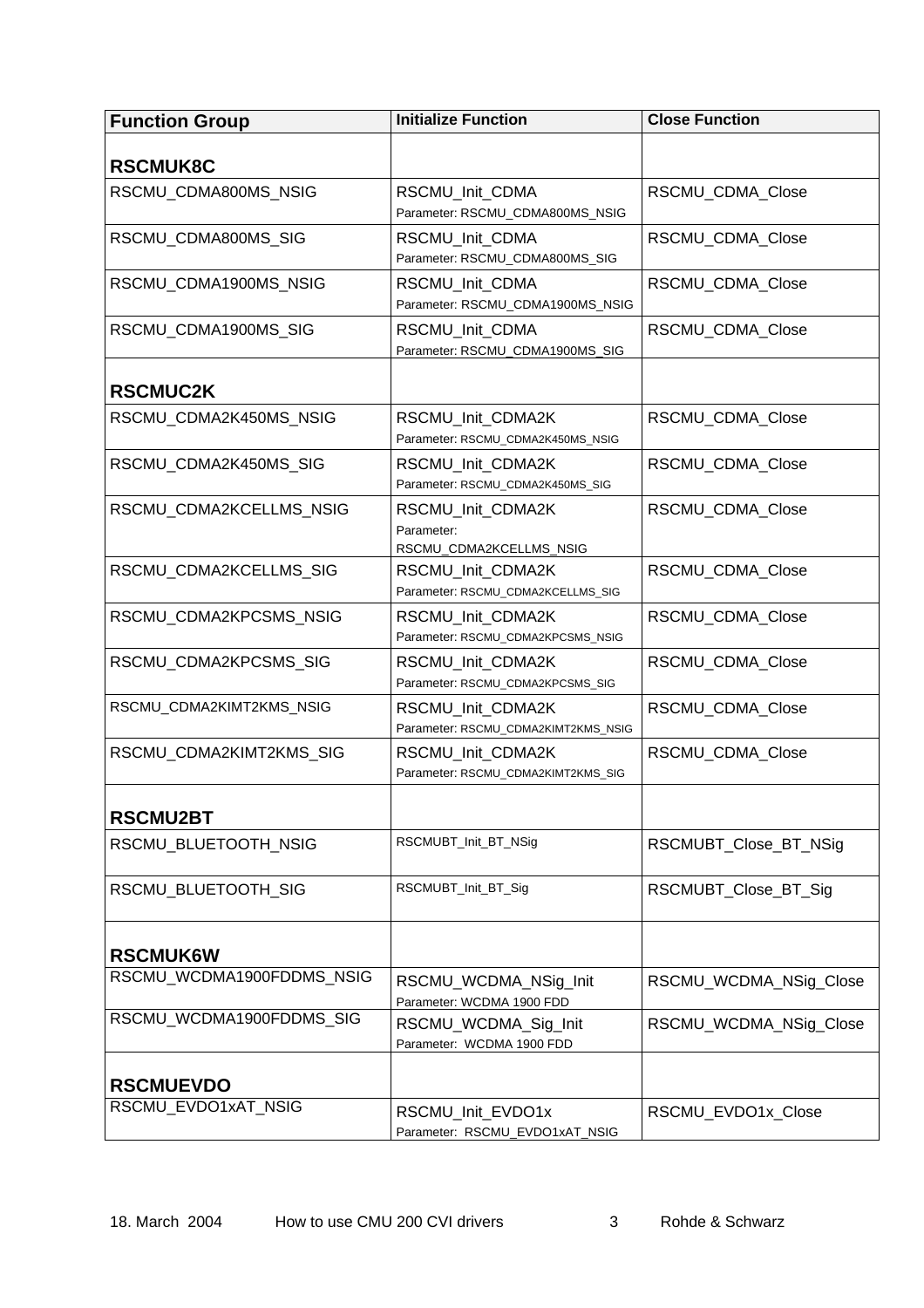# <span id="page-3-0"></span>**CMU 200 CVI Application Examples**

The following set of application program examples is available for CMU 200. The examples are built on top of the CMU 200 instrument drivers. The primary purpose of these examples is to demonstrate how the applications are built using the CMU 200 instrument drivers.

| <b>Example</b>              | <b>Description</b>                                                         | <b>Required Instrument</b><br><b>Drivers</b> |
|-----------------------------|----------------------------------------------------------------------------|----------------------------------------------|
| rscmu_rf_nsig_example       | <b>RF Non-Signalling Measurements</b>                                      | RSCMU <sub>200</sub>                         |
| rscmu_gsm_nsig_example      | <b>GSM-MS Non-Signalling Measurements</b>                                  | RSCMUK2G<br>RSCMU200                         |
| rscmu_gsm_sig_example       | <b>GSM-MS Signalling Measurements</b>                                      | RSCMUK2G<br>RSCMU <sub>200</sub>             |
| rscmu_tdma_example          | <b>TDMA-MS Signalling Measurements</b>                                     | RSCMUK2T<br>RSCMU200                         |
| rscmu_amps_example          | AMPS-MS Non-Signalling<br>Measurements                                     | RSCMUK2A<br>RSCMU <sub>200</sub>             |
| rscmu_cdma_nsig_example     | <b>CDMA-MS Non-Signalling</b><br>Measurements                              | RSCMUK8C<br>RSCMU200                         |
| rscmu_cdma_sig_example      | <b>CDMA-MS Signalling Measurements</b>                                     | RSCMUK8C<br>RSCMU200                         |
| rscmu_cdma2000_nsig_example | CDMA2000-MS Non-Signalling<br>Measurements                                 | RSCMUC2K<br>RSCMU200                         |
| rscmu_cdma2000_sig_example  | CDMA2000-MS Signalling<br>Measurements                                     | RSCMUC2K<br>RSCMU200                         |
| rscmu_bluetooth_example     | <b>Bluetooth Measurements</b>                                              | RSCMU2BT                                     |
|                             |                                                                            | RSCMU200                                     |
| rscmu_wcdma_ue_nsig_example | WCDMA FDD UE Non-Signalling Mode<br><b>Measurements</b>                    | RSCMUK6W<br>RSCMU200                         |
| rscmu_wcdma_ue_sig_example  | Example to demonstrate WCDMA FDD UE<br><b>Signalling Mode Measurements</b> | RSCMUK6W<br>RSCMU200                         |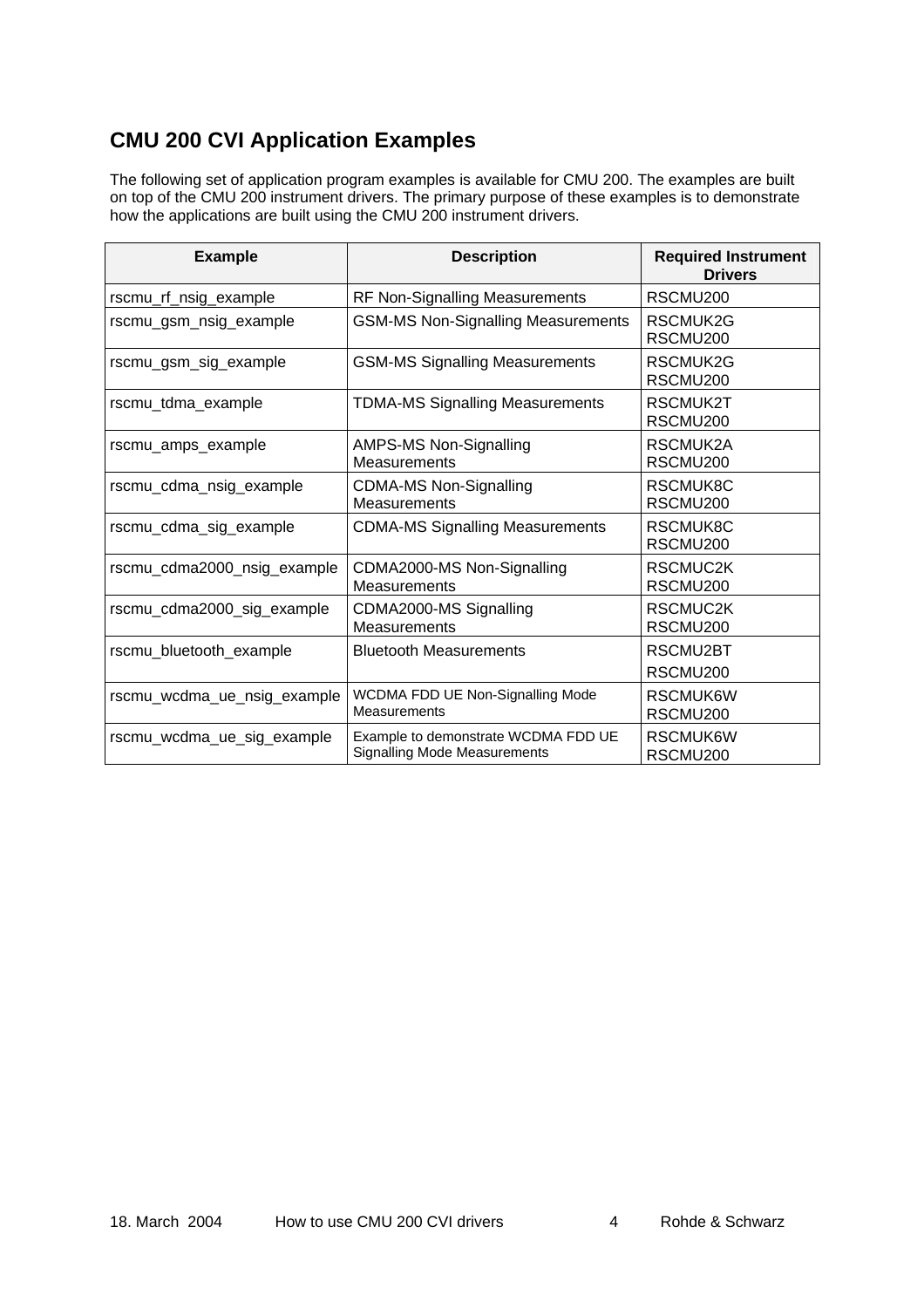### <span id="page-4-0"></span>**CMU 200 Instrument Drivers Improved Help System**

Newly updated and released instrument drivers are equipped with help file in compressed html format (the name of the file is prefix.chm, where prefix is prefix of the instrument driver). The help file is accessible as a standalone chm file in the installation directory of the instrument driver.

List of updated drivers with new help included:

- rscmu200, version 3.50.00 or higher
- rscmuk2g, version 3.50.02 or higher
- rscmuc2k, version 3.50.00 or higher
- rscmuk2a, version 3.50.00 or higher
- rscmuk6w version 3.50.02 or higher
- rscmu2bt version 3.50.00 or higher

### **How to build a Dynamic Link Library**

#### **Compiler Defines**

When creating a DLL \_DLL must be defined in Compiler Defines (D\_DLL).

| <b>QU</b> Compiler Defines |                                            | 日 | $\mathbf{x}$ |
|----------------------------|--------------------------------------------|---|--------------|
| Compiler Defines           | /DWIN32_LEAN_AND_MEAN /D_DLL               |   |              |
|                            | Example: /DWIN32_LEAN_AND_MEAN /DCONTVAL=4 |   |              |

#### **CMU 200 Base driver**

Please add following files to your project:

| File | Edit        | View Build Run Instrument |  |   |  |
|------|-------------|---------------------------|--|---|--|
| Name |             |                           |  | s |  |
|      | rscmu200.c  |                           |  |   |  |
|      | rscmu200.fp |                           |  |   |  |
|      | rscmu200.h  |                           |  |   |  |

#### **Other drivers**

Please add rscmu200.h and the rscmu200.lib files to your project..

Example for GSM: